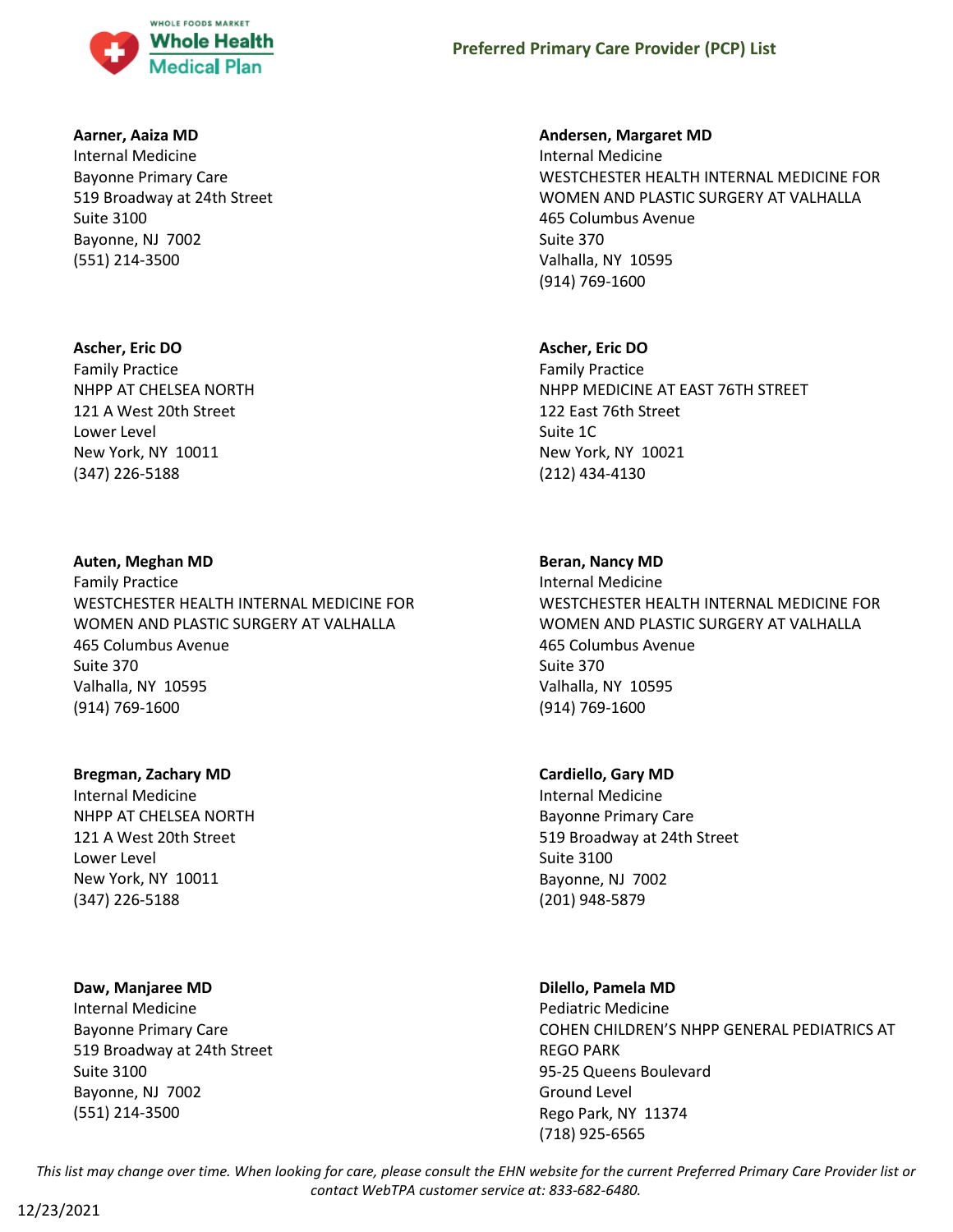

# **Dorf, Bryan DO**

Internal Medicine WESTCHESTER HEALTH MEDICINE SPECIALITIES AT STAMFORD 945 Summer Street 3rd Floor Stamford, CT 6905 (203) 324-9955

## **Haskoor, Antwan MD**

Pediatric Medicine COHEN CHILDREN'S NHPP GENERAL PEDIATRICS AT REGO PARK 95-25 Queens Boulevard Ground Level Rego Park, NY 11374 (718) 925-6565

## **Inamdar, Nina MD**

Internal Medicine WESTCHESTER HEALTH MEDICINE SPECIALITIES AT STAMFORD 945 Summer Street 3rd Floor Stamford, CT 6905 (203) 324-9955

### **Lazzara, John DO**

Family Practice University Physicians Group Family Medicine at Bath Beach 8746 20th Avenue Brooklyn, NY 11214 (718) 232-0703

### **Loghmanee Keagle, Jessica MD**

Internal Medicine Pavonia Medical Associates 600 Pavonia Avenue 2nd Floor Jersey City, NJ 7306 (201) 885-3700

## **Gabitto, Roberto DO**

Internal Medicine NHPP FAMILY MEDICINE AT COMMACK 777 Larkfield Road Suite 1 Commack, NY 11725 (631) 635-5100

## **Hyman, Jeffrey MD**

Internal Medicine University Physicians Group Medicine at Third Avenue 8012 Third Avenue Brooklyn, NY 11209 (718) 745-5600

## **Khera, Surendra MD**

Internal Medicine Bayonne Primary Care 519 Broadway at 24th Street Suite 3100 Bayonne, NJ 7002 (551) 214-3500

### **Listokin, Ted MD**

Internal Medicine WESTCHESTER HEALTH MEDICINE SPECIALITIES AT STAMFORD 945 Summer Street 3rd Floor Stamford, CT 6905 (203) 324-9955

### **Ma, Linke DO**

Family Practice NHPP MEDICINE AT REGO PARK 95-25 Queens Boulevard 3rd Floor Rego Park, NY 11374 (718) 975-2415

*This list may change over time. When looking for care, please consult the EHN website for the current Preferred Primary Care Provider list or contact WebTPA customer service at: 833-682-6480.*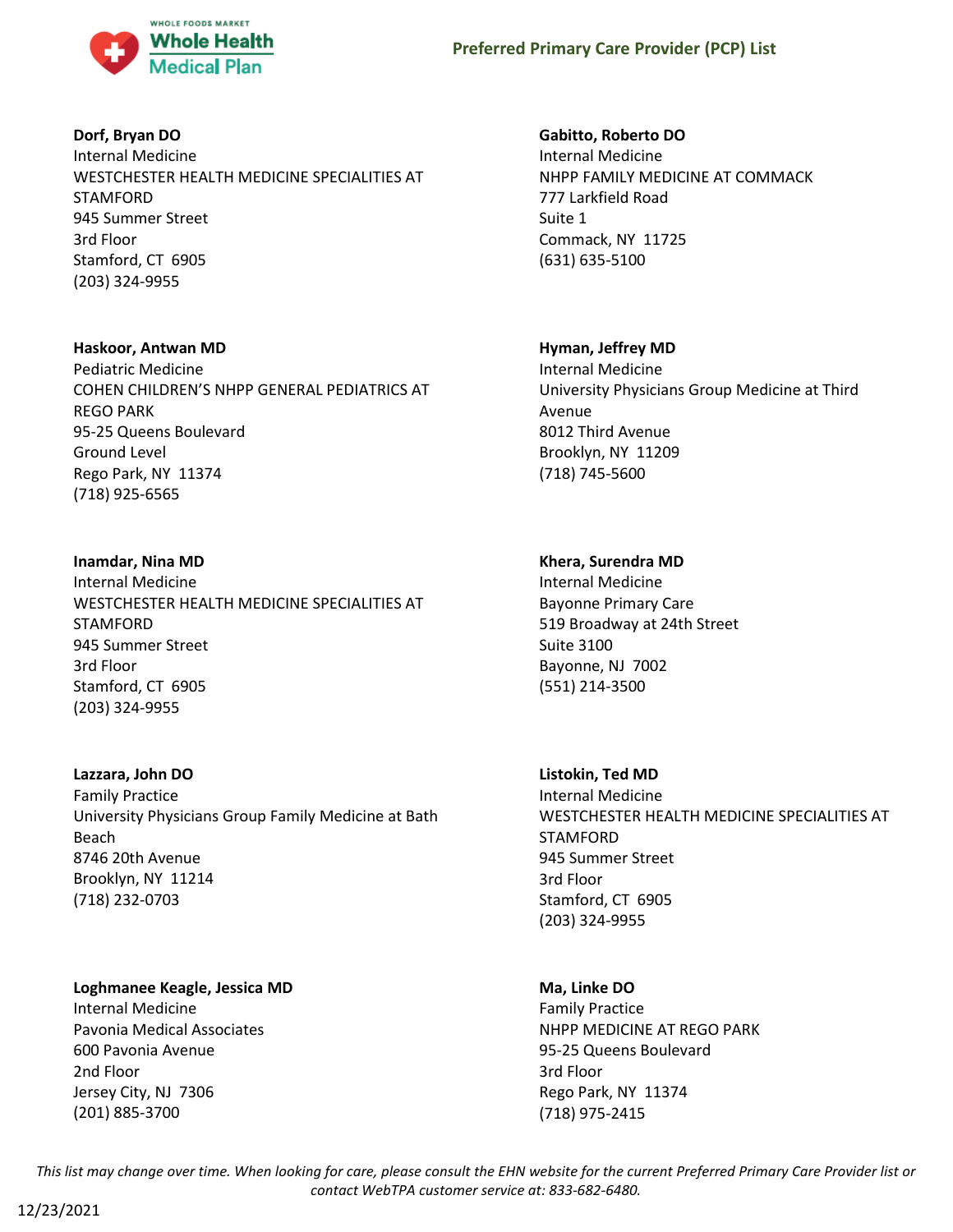

# **Mak, Cecilia DO**

Pediatric Medicine COHEN CHILDREN'S NHPP GENERAL PEDIATRICS AT REGO PARK 95-25 Queens Boulevard Ground Level Rego Park, NY 11374 (718) 925-6565

## **Mastrianni, Stephen DO**

Internal Medicine University Physicians Group Medicine at Third Avenue 8012 Third Avenue Brooklyn, NY 11209 (718) 745-5600

# **Narisety, Chalapathy MD**

Internal Medicine Pavonia Medical Associates 600 Pavonia Avenue 2nd Floor Jersey City, NJ 7306 (201) 885-3700

# **Palkimas, Christopher PA**

Physician Assistant WESTCHESTER HEALTH MEDICINE SPECIALITIES AT STAMFORD 945 Summer Street 3rd Floor Stamford, CT 6905 (203) 324-9955

### **Saran, Preeti MD**

Family Practice Bayonne Primary Care 519 Broadway at 24th Street Suite 3100 Bayonne, NJ 7002 (551) 214-3500

## **Malik, Rabia MD**

Internal Medicine Pavonia Medical Associates 600 Pavonia Avenue 2nd Floor Jersey City, NJ 7306 (201) 885-3700

# **Medrano, Carolina MD**

Internal Medicine Pavonia Medical Associates 600 Pavonia Avenue 2nd Floor Jersey City, NJ 7306 (201) 885-3700

# **Ong, Stephen MD**

Internal Medicine Pavonia Medical Associates 600 Pavonia Avenue 2nd Floor Jersey City, NJ 7306 (201) 885-3700

# **Patel, Sunil MD**

Internal Medicine NHPP MEDICINE AT REGO PARK 95-25 Queens Boulevard 3rd Floor Rego Park, NY 11374 (718) 975-2415

# **Satapathy, Asmita MD**

Internal Medicine NHPP FAMILY MEDICINE AT COMMACK 777 Larkfield Road Suite 1 Commack, NY 11725 (631) 635-5100

*This list may change over time. When looking for care, please consult the EHN website for the current Preferred Primary Care Provider list or contact WebTPA customer service at: 833-682-6480.*